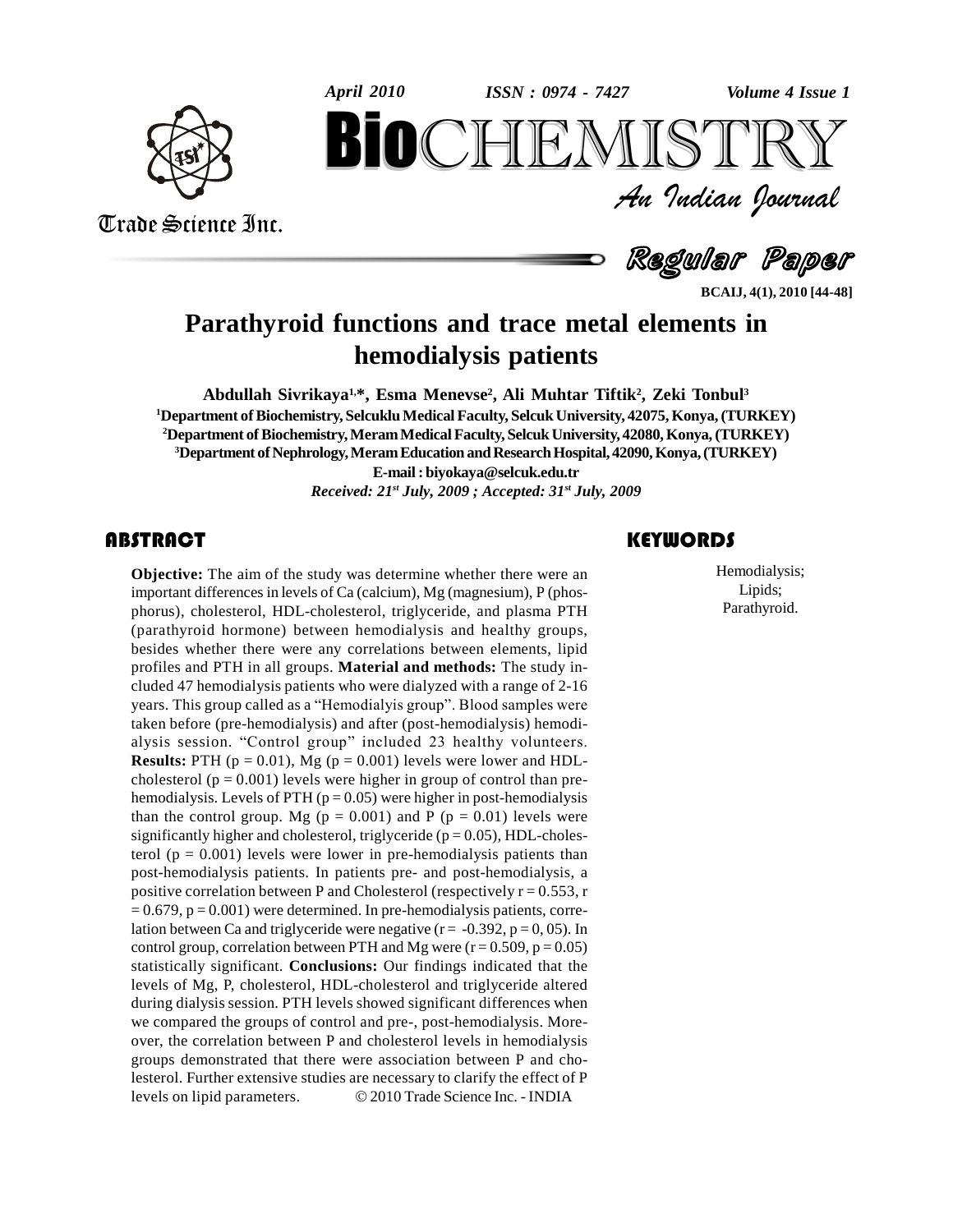### **INTRODUCTION**

Although most research on uremic toxicity has focused on retention or removal of organic solutes, subtle changes in concentration of inorganic compounds are also important because these compounds may have significant clinical consequences<sup>[1]</sup>. Especially the levels of ram mificant clinical consequences<sup>[1]</sup>. Especially the levels of randelectrolytes such as  $Na^{+1}$ ,  $K^{+1}$ ,  $Ca^{+2}$ ,  $Mg^{+2}$ ,  $Cl^{-1}$ ,  $H^{+1}$  dia must be kept in a rather narrow physiological range, otherwise life-threatening events may occur **[2]**. On the basis of the results, the abnormal metabolism of trace metals contributes to a part of the uremic symptoms, which is unresolved bymaintenance hemodialysis **[3]**.

Uremic patients, who are undergoing hemodialy sis, present with lipid abnormalities, i.e., hypertriglyceridemia and increased levels of lipoprotein (a) and VLDL<sup>[4]</sup>. Despite relatively low plasma to- sea tal cholesterol levels, a substantial number of patients have low HDL-cholesterol, low Apo-A, and high Apo-Blevels **[5]**.

It has been concluded that magnesium might affect lipid metabolism in hemodialysis patients and also the tients were  $50,26\pm16,36$  yr. All patients were diaincrease of serum magnesium levels in hemodialysis patients might worsen dyslipidemia<sup>[6]</sup>. The researchers<sup>[7]</sup> 4 ho determined that relative hypoparathyroidism  $(=200 \text{ pg/m})$ ml) was prevalent in hemodialysis patients, with unknown pathogenesis and prognosis. Besides, hyperparathyroidismisrelated to disturbances oflipidmetabolism**[8]**. In this respect, patients with end stage renal disease Group". displaya varietyof endocrine disturbances **[9]**.

Serum magnesium levels play an important role in regulating the secretion of PTH. In fact, it is considered  $39,52\pm11,54$  yr. Those people had no any medical probthat Mg may be able to modulate PTH secretion in a way similar to Ca. Since renal excretion is the major route of elimination of Mg from the body, a positive Mg balance would be expected in patients with renal insufficiency. The Mg balance may be normal or even de creased in uremic patients. This is possibly due to decreased dietaryintake combined with impaired intesti nal absorption. Thus, in patients with chronic renal failure (CRF), although reduced nutritional intake, impaired absorption from the intestine, vomiting, diarrhea, the use of diuretics, and acidosis may result in a negative bal ance of Mg, reduced renal excretion may cause accu mulation of Mg, resulting in increased Mg concentration in seruminCRF patients **[10]**.

The aim of the present study was to determine whether there were statistically differences between hemodialysis patients and control (healthy) groups according to level of serum calcium, phosphorus, magnesium, lipid profiles and plasma parathyroid hormones and besides whether there were any changes in these parameters between the groups of pre- and post-hemo dialysis. Moreover, it has been aimed to find out whether there were any correlation coefficients of trace elements with lipid profiles, PTH in these groups.

### **MATERIALSAND METHOD**

Study was materialized with the 2001/130 num bered permission, approval and financial support of the Committee of Selcuk University of Scientific Research Projects Coordination Department. Present study involved 47 hemodialysis patients(34 female, 13 male), who were treated in Polyclinic of Hemodi alysis in Department of Nephrology of Medical Fac-<br>ulty of Selcuk University. The mean ages of the pa-<br>tients were 50,26±16,36 yr. All patients were diaulty of Selcuk University. The mean ages of the palyzed three times a week and each session was at least 4 hour.Theywere dialyzedwith polysulfone dialyzing membrane. The duration of dialysis range were 2-16 yr. Those patients who had Hepatitis B, acute medical<br>events, were using Al-containing drugs, were excluded<br>in this study. This group called as "Hemodialysis events, were using Al-containing drugs, were excluded<br>in this study. This group called as "Hemodialysis<br>Group". in this study. This group called as "Hemodialysis<br>Group".<br>"Control Group" was composed of 23 healthy vol-

unteers (7 female, 16 male) with the mean age "Control Group" was composed of 23 healthy volunteers (7 female, 16 male) with the mean age 39,52±11,54 yr. Those people had no any medical problem, were not using alcohol and were not smokers.

sis session. So that, blood samples were not randomly The blood samples were taken from the hemodi alysis patients in their regular monthly check-up testing. No extra blood samples were taken from the patients for those biochemical parameters that were mentioned for this study. Samples were collected immediately before (pre-hemodialysis) and afterthe dialysis(post-he modialysis) sessions. In other words, each patient had two samples, which were taken before and after dialycollected.

*I*<br>*I* the people<br>*I* ISTRY<br>*Indian Iournal* Samples of control group were taken after 10 hour fasting. Control group was selected from the people who were doing their routine check-up. For those bio-

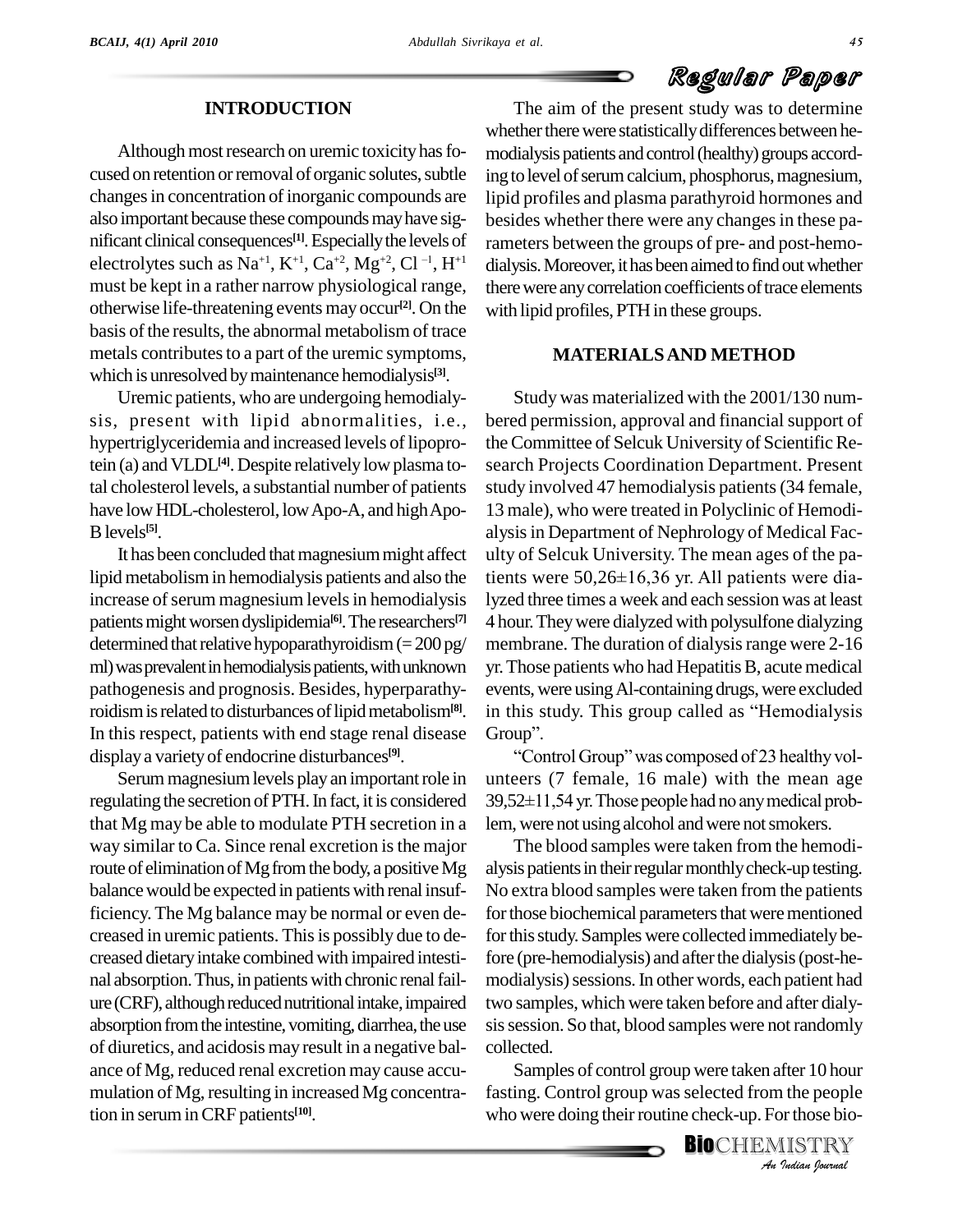chemical parameters analyzing, the samples were used from remains of their check-up blood samples, extra blood samples were not taken.

Blood sampleswere divided into two tubes(a tube with an anticoagulant (EDTA) and without an anticoagulant). The EDTA anticoagulant samples were centrifuged at <sup>2000</sup> rpm for <sup>10</sup> min at +4°C. Plasma PTH levels were analyzed immediately after taking blood samples. PTH was determined in Immulite 1000 OLYMPUS auto analyzer (BIODPC, Diagnostic Products Corporation 5700 West 96th Street Los Angeles, CA 90045-5597, USA) by using Immulite test kit(catalog no: LKPH1). Serumcholesterol, triglyceride and HDL-cholesterol concentrations were re spectively determined by using Immulite test kits (catalog no: OSR6116, OSR6133, OSR6187) in Immulite 2000 OLYMPUS auto analyzer (BIODPC, Diagnostic Products Corporation 5700 West 96th Street Los<br>Angeles, CA 90045-5597, USA). Serum samples<br>were stored into polyethylene tubes at -85°C to ana-Angeles, CA 90045-5597, USA). Serum samples lyze the levels of elements (Ca, Mg, P). Elements levels were determined by inductively coupled plasma emission spectrometry (ICP-AES, Varian Australia Pty Ltd, Australia). The period of study, which was used for collecting blood samples from patients and healthy subjects, was 3 months. Some biochemical param eters(cholesterol,HDL-cholesterol, triglyceride, PTH) were analyzed immediatelyafter taking each sample. Besides, elements levels were analyzed totally at the end of 3 months. Elements analyzing carried out in one day.

#### **Statistical analysis**

Data were expressed as mean±SE and analyzed with SPSS packet program. Student's t-test and Mann-Whitney U test were used to compare the groups*.* Pearson Correlation coefficients were applied to evaluate the relationship between levels of trace elements and the other parameters. p value  $= 0.05, = 0.01, =$ 0.001 was considered to be significant.

### **RESULTS**

*India* control grading<br>*ISTRY*<br>*Indian hournal* Data concerning to hemodialysis group of pre- and post- levels and control group have been shown in TABLE 1.

**TABLE 1 :The levels of parametersin control and patients before dialysis and after dialysis group (x±SE)**

| <b>Parameters</b>                 | <b>GROUPS</b>      |                                                        | Post-                                 | <b>P VALUES</b>          |                             |                          |
|-----------------------------------|--------------------|--------------------------------------------------------|---------------------------------------|--------------------------|-----------------------------|--------------------------|
|                                   | Control<br>(A)     | Pre-<br><b>hemodialysis</b><br>( <b>B</b> ( <b>B</b> ) | hemodialysis<br>(C)                   | P<br>$(A \text{ vs } B)$ | P<br>$(A \text{ vs }$<br>C) | P<br>$(B \text{ vs } C)$ |
| $Mg$ (mg/l)                       | $22.05 \pm 0.41$   | $31.81 \pm 0.70$                                       | $22.39\pm0.71$                        | $0.000***$               | 0.075                       | $0.000***$               |
| $Ca$ (mg/l)                       | $99.87 \pm 1.63$   | $101.12 \pm 2.71$                                      | $98.48 \pm 3.57$                      | 0.46                     | 0.25                        | 0.961                    |
| P(mg/l)                           | $62.36 \pm 2.44$   | $65.17 \pm 1.94$                                       | $55.85 \pm 3.01$                      | 0.121                    | 0.112                       | $0.006**$                |
| <b>PTH</b><br>(pg/ml)             | $45.66\pm 6.07$    | $195.52 \pm 34.03$                                     | $187.30 \pm 58.36$                    | $0.002**$                | $0.027*$                    | 0.219                    |
| Cholesterol<br>(mg/dl)            | $195.78 \pm 11.29$ | $180.14 \pm 8.51$                                      | $211.10 \pm 11.31$                    | 0.227                    | 0.426                       | $0.028*$                 |
| Triglyceride<br>(mg/dl)           | $170.57 \pm 0.15$  |                                                        | $147.12 \pm 13.86$ $211.31 \pm 23.75$ | 0.276                    | 0.531                       | $0.027*$                 |
| $HDL -$<br>cholesterol<br>(mg/dl) | $42.26 \pm 1.95$   | $33.48\pm1.63$                                         | $43.21 \pm 2.16$                      | $0.000***$               | 0.846                       | $0.000***$               |
| $*$ p<br>$= 0.05$                 | **<br>$p = 0.01$   |                                                        |                                       |                          | ***<br>D                    | $= 0.001$                |

In CRF patients before hemodialysis the levels of HDL-cholesterol  $(p = 0.001)$  were lower and PTH (p  $= 0.01$ ), Mg (p = 0.001) levels were higher than levels of controls. There were no significant differences between the control and pre-hemodialysis group in evalu ation ofCa, P, cholesterol, triglyceride levels.

Whereas PTH levels  $(p = 0.05)$  were higher in post-hemodialysis patients than those in control group, we did not determine significant differences in levels of Ca, Mg, P, cholesterol, HDL-cholesterol, triglyceride between groups of control and post- he modialysis.

In patients, before hemodialysis session the levels of Mg ( $p = 0.001$ ) and P ( $p = 0.01$ ) were significantly higher and the levels of cholesterol, triglyceride ( $p =$ 0.05), HDL-cholesterol ( $p = 0.001$ ) were lower than in patients after dialysis session. In those groups, the levels ofCa and PTH did notshow anysignificant differences.

In hemodialysis patients before and after hemodi alysis session, a positive correlation between P and cholesterol (respectively  $r = 0.553$ ,  $r = 0.679$ ,  $p = 0.001$ ) were determined.In control group, correlation between PTH and Mg were  $(r = 0.509, p = 0.05)$  statistically significant. Besides, in patients before dialysis group correlation between Ca and triglyceride were  $(r = -0.392)$ ,  $p = 0.05$ ) found (data were not shown in TABLE 1).

### **DISSCUSSION**

It is well known that the concentrations of trace elements in biological tissues and fluids are important in

**BIO**CHEMISTRY<br>An Indian Iournal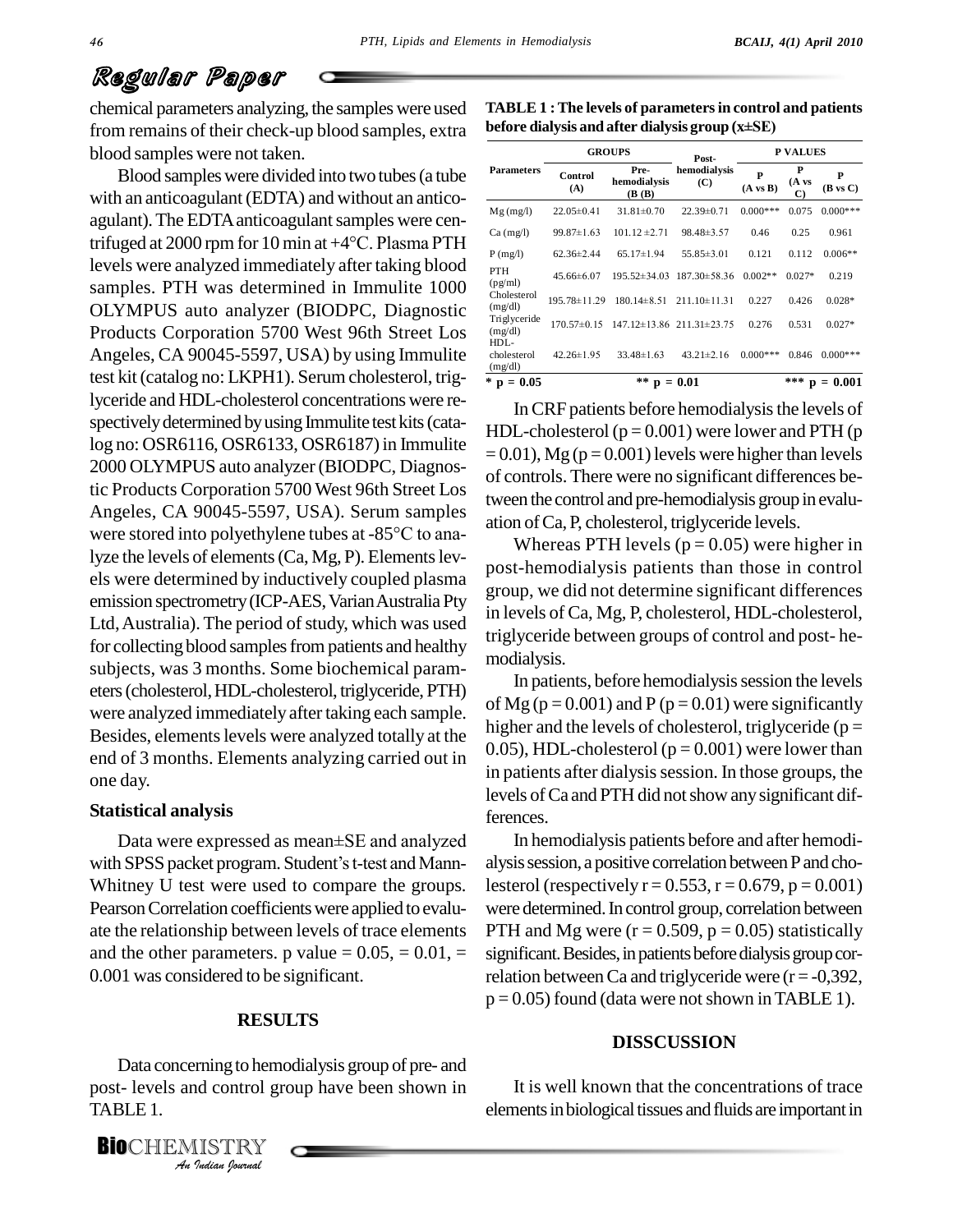health of the human beings. Therefore, deficiency or excessive of trace elements that effecting several diseases' diagnosis and prognosis are also analyzing in hemodialysis patients.

It is stated that patients with chronic renal failure requiring treatment by hemodialysis are also risk of developing trace element imbalances. Trace element disturbances (which cause by medication, the uremic state, the dialysis process and the quality of water used for dialysis) may contribute to clinical abnormalities in dialyzed uremic patients **[2]**.

In addition to, abnormalities in lipid and/or protein content of lipoprotein have been described in patients with chronic renal failure<sup>[11]</sup>. From the aspect of evalu-<br>find ation of the relation between trace elements and lipids, it has been concluded that the increase of serum Mg levels in hemodialysis patients might worsen dyslipidemia<sup>[6]</sup>. Moreover, it has been indicated that hy- ing perparathyroidism may be related to disturbances of lipidmetabolism**[8]**.

According to our data of Mg levels are consistent with data of Krachler et al **[2]**, Sakurai et al **[12]**, Miura et al<sup>[13]</sup> and Teraki et al<sup>[14]</sup>. We determined high P levels and l in HD patients before dialysis group. These findings are similar with those of Miura et al **[13]** and Teraki et al<sup>[14]</sup> and Sakurai et al<sup>[12]</sup>. In another research, Senft on et al<sup>[15]</sup> concluded that during dialysis, a significant rel decline of serum Mg levels occurred (below 0.8 mmol/l). When we compare the levels of post-hemodialysis and pre-hemodialysis, we can also suggest significant decreases in serum Mg levels during hemodialysis ( $p =$ 0.001).

In a study on 32 HD patients receiving magnesium citrate orallyat a dosage of 610mg everyother day for 2 months and 12 control group, in which patients receiving only calcium acetate therapy as a phosphate binder, Turgut et al<sup>[16]</sup>did not find any changes in the may c mean serum calcium and phosphorus. Also, serum parathyroid hormone level significantly decreased in the Mg group at the end of 2 months. Bilateral carotid intima media thickness was significantly improved in patients treated with magnesium citrate. The authors concluded that the magnesium may play an important protective role in the progression of atherosclerosisin di-alysis patients.

Robles et al<sup>[6]</sup> suggested that magnesium might levels

affect lipidmetabolismin hemodialysis patients.They determined that Mg levels were increasing according to increases of cholesterol levels. The patients (who have <200 mg/dl plasma cholesterol levels) had lower Mg levels than the patients who had  $>251$  mg/ dl plasma cholesterol levels. Besides, it has been demonstrated a significant linear relationship between total cholesterol and Mg ( $r = 0.55$ ,  $p < 0.001$ ). But they did not determine any statistical differences between the groups in levels of P and PTH. Robles et al **[6]** concluded that further clinical studies were required to determine the optimum levels of serum Mg in patients undergoing maintenance hemodialysis. In our findings, we did not determine a significant correlation between Mg and lipid parameters but we found significant differences between the groups of patients before hemodialysis and after hemodialysis according to levels of Mg, P, triglyceride, HDL-Cholesterol and also a significant correlation between P and cholesterol levels.

Guh et al.<sup>[7]</sup> have stated that time-dependent PTH levels are associated with age, duration of dialysis and levels of ionized calcium, phosphate, albumin, and magnesium. Although in our study we did not investigate the effect of time-dependent PTH levels on magnesium levels, we determined an important relation between PTH and Mg levels ( $r = 0.509$ ,  $p =$ 0.05). Seen from this aspect, our conclusion is similar with Guh et al. **[7]**.

It is suggested that buffer and Ca are lost in the ultra filtrate and as a consequence, the acid-base bal ance and the Ca/P balance become difficult<sup>[17]</sup>. Our findings concerning to Ca levels in all groups, are inconsistent with the result of Sakurai et al. **[12]**, Teraki et al. **[14]** and Krachler et al.<sup>[2]</sup>. Differences in number of the patients, duration of dialysis range and the range of age may cause to obtain the data different. In the present study, Calevels did not show any significant differences between the groups. Therefore, our results are similar with data of Robles et al.<sup>[6]</sup>.

*An*hemodialysis, we determined significant differences *Indianal*<br>*In PTH levis but these*<br>*Vels. More-IISTRY*<br>*Indian hournal* When we compared the control group with post in only PTH levels.All the other data did not change. We can mention that after dialysis session PTH lev-<br>els decrease according to pre-hemodialysis but these<br>levels did not reach to control group's levels. Moreels decrease according to pre-hemodialysis but these

**BIO**CHEMISTRY<br>An Indian Journal